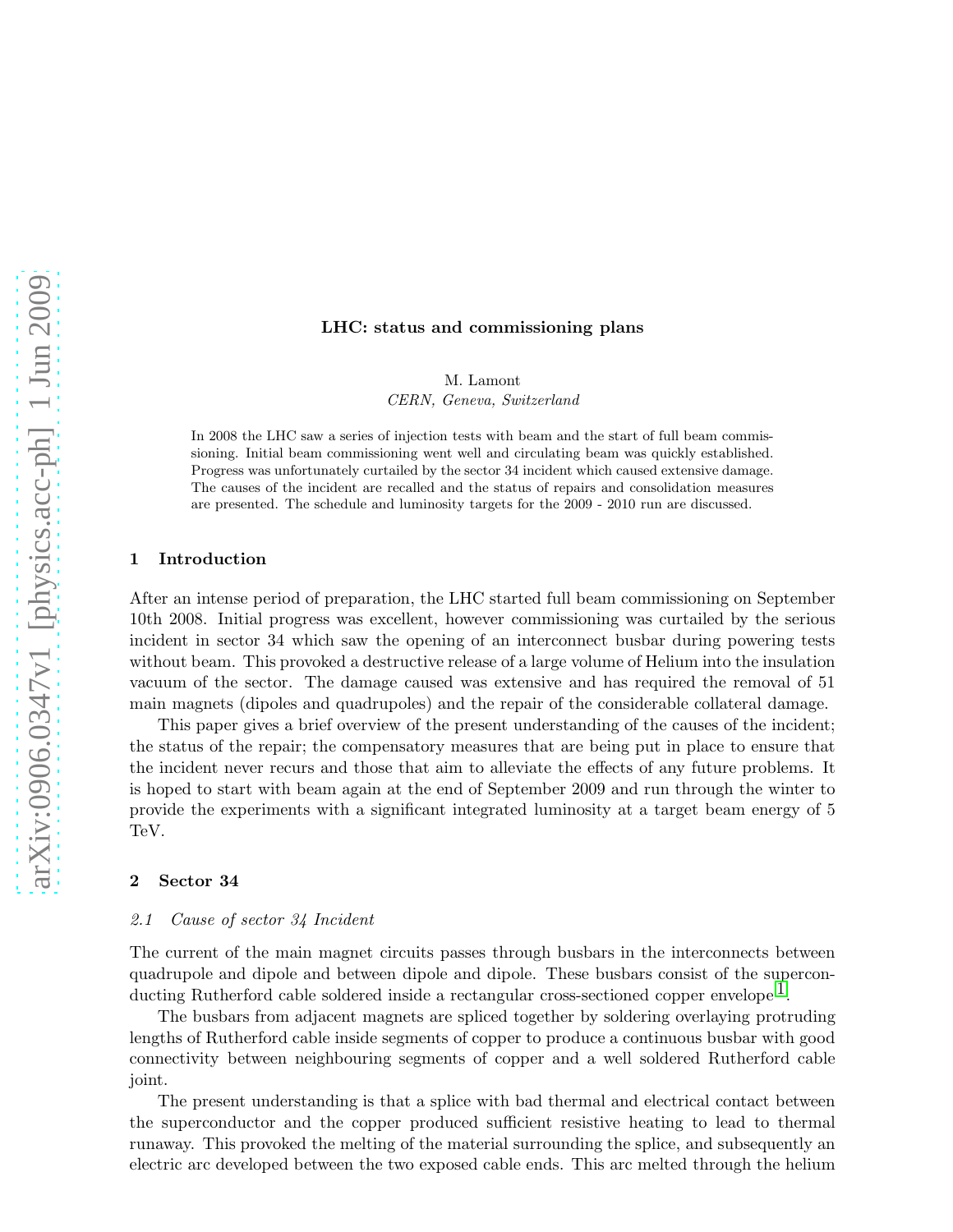line in which the cable travels, releasing Helium into the insulation vacuum of the interconnect. The rapid and voluminous expansion of the Helium caused a pressure wave that propagated along the insulation vacuum causing extensive damage<sup>2</sup>.

Subsequent examination of cryogenics temperature measurements led to the conclusion that the splice had a resistance of 220 nano-ohm compared with the nominal value of around 0.3 nano-ohm.

## 2.2 Sector 34 repair

Damage to the sector was extensive and has necessitated a full-scale repair program, briefly:

- Removal of the damaged magnets: 53 main magnets in total, 39 dipoles, 14 quadrupoles and their associated correctors (these are incorporated into a short straight section or SSS).
- Repair of damage to the cryogenics supply line.
- Cleaning of beam vacuum which was polluted locally with soot and throughout the sector with debris from the magnets' super-insulation.
- Repair of damaged beam vacuum segments.
- Refurbishment of lightly damaged magnets and the configuration and preparation of spare magnets.
- Cool-down and tests of all magnets on the surface before re-installation.
- Re-installation of magnets.
- Re-interconnection and a program to address all nonconformities.
- Execution of rigorous electrical and assembly quality assurance.
- Cool-down of the sector with associated electrical quality assurance.
- Re-testing of all circuits.

At the time of writing (end May 2009), all magnets have been re-installed, most of the interconnect work has finished and the thorough program of quality assurance tests are in progress.

The sector 34 repair represents a huge effort by a number of different teams. Quality assurance has been pursued rigorously and a number of issues, problems and nonconformities have been addressed.

## 3 Consolidation and Compensatory Measures

### 3.1 Extended Quench Protection System

An additional layer of detection electronics will ensure the safe detection of aperture symmetric quenches by comparing the total voltage drops across magnets. The system will share the instrumentation cables with the suspicious splice detection system and evaluate the signals derived from four dipole magnets and two quadrupole magnets.

The Quench Protection System (QPS) will also be extended to detect and localize suspect splices which could represent a potential risk for the LHC main circuits (RB, RQD and RQF)<sup>3</sup>. According to the outcome of recent simulations  $\frac{1}{1}$  $\frac{1}{1}$  $\frac{1}{1}$  a splice developing a resistance in the order of 50 to 100 nano-ohm is regarded as potentially dangerous at higher currents. This value is equivalent to a voltage drop of 100 mV or a generated power of 0.1 W at a current of  $1 \text{ kA}$ . In such a case the system should interlock the concerned circuits by initiating a fast discharge by activation of the energy extraction systems.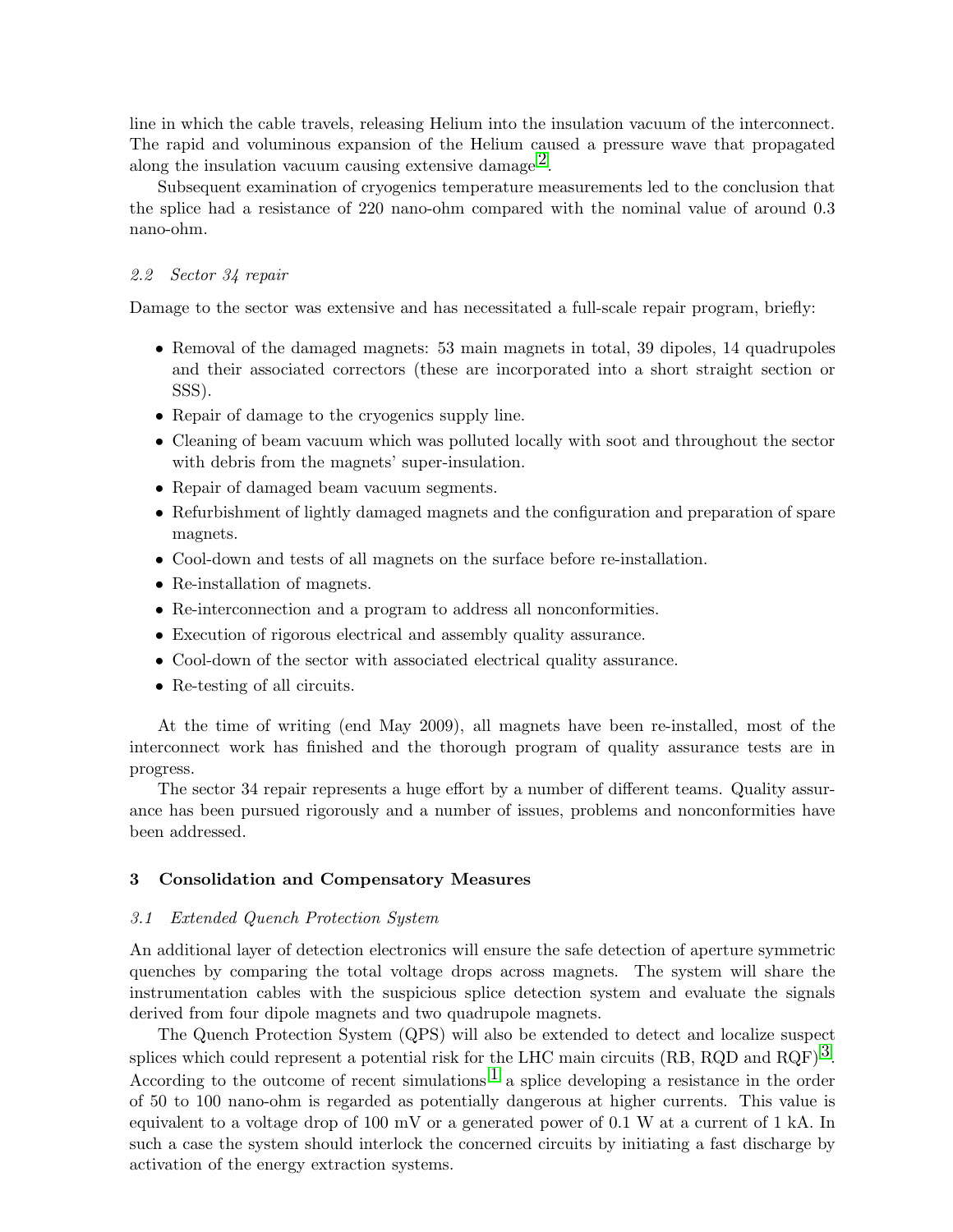The necessary detection threshold has been determined to 300 micro-volt with 10 s evaluation time. In addition the system will provide data for enhanced diagnostics via the QPS supervision allowing a measurement of the splice resistance with a resolution of about 1 nano-ohm. As the new system can only access the superconducting circuits via the existing voltage taps routed to the magnet interface box connectors (diode voltage taps) it is not possible to provide coverage of a single splice.

The extension of the QPS system represents a major upgrade and necessitates the design, prototyping, production of a large number of new boards and crates. Full scale cabling is required in the LHC tunnel and a full series of component and systems tests will be required. The installation and commissioning of the system is very much on the critical path for LHC re-commissioning in 2009.

## 3.2 Helium release - compensatory measures

In order to minimize the collateral damage should a similar incident to that in sector 34 occur, a number of measures have been taken that anticipate the so-called Maximum Credible Incident  $(MCI)^4$ . The MCI foresees the rupture of all three Helium lines in a interconnect and a peak Helium discharge of 40 kg/s. Measures to deal with a potential MCI include:

- New relief valves (DN200) these have been installed on each dipole of four LHC sectors in 2009. The intervention has to be done at warm and these sectors were brought up to room temperature at the end of 2008.
- The sectors that have remained cold in 2009 have had their instrument ports in the SSS equipped with springs, providing an additional Helium release pathway - although not enough to deal with the full MCI. These four remaining sectors will be equipped with DN200 relief valves in the 2010 shutdown.
- Relief valves have also been fitted on stand alone magnets in the long straight sections and on the various current feed boxes.
- New support jacks have been installed on the SSS with vacuum barriers. These jacks are able to withstand the forces generated in the case of a MCI preventing lateral movement and knock-on damage  $5$ .

### 3.3 Other consolidation

Numerous other fixes and consolidation measures have taken place in the forced extended shutdown. This work has included resolution of problems with the so-called continuous cryostats (empty cryostats in the dispersion suppressors); movement of electronics susceptible to radiation; decrease of dipole and quadrupole energy extraction time; re-configuration the UPS system etc.

### 4 Splices

# 4.1 Resistive Spices

A number of techniques  $\delta$  have been developed to detect splices with potentially dangerous resistance, with the stated aim to measure all splices cold. (At low temperature the current flows through the superconductor and one is attempting to measure the resistance of the soldered joint between the Rutherford cable segments.) The methods are listed below.

• The Keithley method which uses a nanovoltmeter on specific segments previously identified as possibly problematic.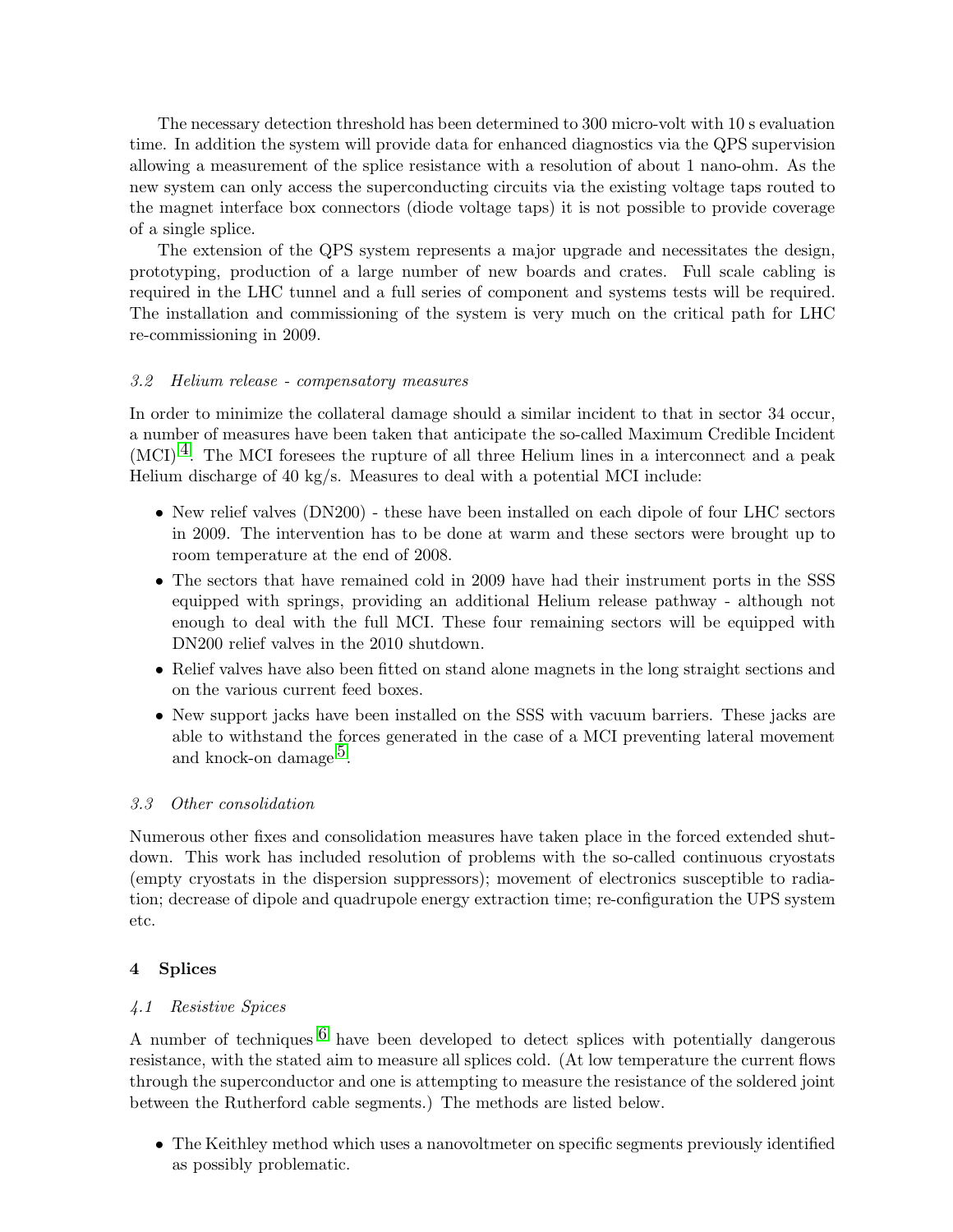- The QPS snapshot method which uses QPS diagnostic data to measure the voltage drop across a low number of splices. Using this technique around 6600 splices have be measure and two bad splices found.
- Calorimetry cryogenics temperature monitoring measurements in cold sectors have revealed potential problems in splices inside magnets. 57% of all splice have been covered by this method with two bad splices found and confirmed.
- Ultrasound and gamma source techniques have been principally used in quality control and splice diagnostics. Gamma analysis has revealed the presence of "voids" where solder has been drained from the magnet side busbar during the splice brazing process.
- Measurement data taken during the surface tests of all magnets has also been reanalyzed.

Splice resistance nonconformities to date include a 200 nano-ohm interconnect case (the cause of the sector 34 incident), a magnet inter-pole splice of 100 nano-ohm; a magnet inter-pole splice of 50 nano-ohm; a magnet inter-aperture splice of 30 nano-ohm. About half the machine has been checked cold to 40-60 nano-ohm and third to better than 20 nano-ohm. The other half of the machine and still to be measured (and the first half re-measured with better accuracy).

#### 4.2 Warm splice measurements

One additional danger that has recently surfaced is a bad electrical contact between the copper of the busbar and the U-profile of the splice insert on at least one side of the joint. Combined with a bad contact between the cable and the copper this leaves the splice without an alternate route for the current in the case of a busbar quench - in a good splice the current can flow in the copper removing the danger of excessive resistive heating in the quenched superconductor. A good contact between the Rutherford cable joint is assumed (i.e. less that 2 nano-ohm)<sup>7</sup>.

Such situation can be detected by measurements at warm using low current and a nanovoltmeter across short segments of the machine. Under such circumstances the current flows in the copper and the resistance of a good joint is around 12 micro-ohm. Extensive measurements of the four warm sectors (May 2009) have revealed 16 segments with excess resistance of over 30 micro-ohm. The relevant interconnects have been opened. Individual splice measurements have revealed resistances of 30 - 50 micro-ohms. All such splices have been re-done and re-measured.

Warm quadrupole measurements started in May 2009. Measurements at at 80 K in sector 23 are also ongoing at this time. The measurements at 80 K are more difficult and show a lot more signal variation - the resistivity of copper falls by a factor of 7.5 at this temperature. The question of what to do if suspect splices are found at this stage of re-commissioning is to be addressed.

#### 5 2009 - 2010 run

The baseline for the 2009 - 2010 run was established at Chamonix and foresees one month commissioning to establish first collisions, a ten month proton physics run followed by a one month Lead ion run with shutdown foreseen at the end of September 2010. The run will be through the winter with a possible technical stop under discussion over Christmas<sup>8</sup>.

The curtailed but productive beam commissioning period in 2008 coupled with the results from the injection tests have given us some confidence in numerous aspects of the LHC's potential operation, namely: magnet model, magnet field quality, machine aperture, machine alignment, optics, injection and beam dump systems, collimation, beam instrumentation, controls and software  $9$ . It also had to be noted that only limited progress was made into the full beam commissioning program and that a lot remains to be done before we reach the first major milestone of the program - colliding low intensity beams at high energy. Systematic and careful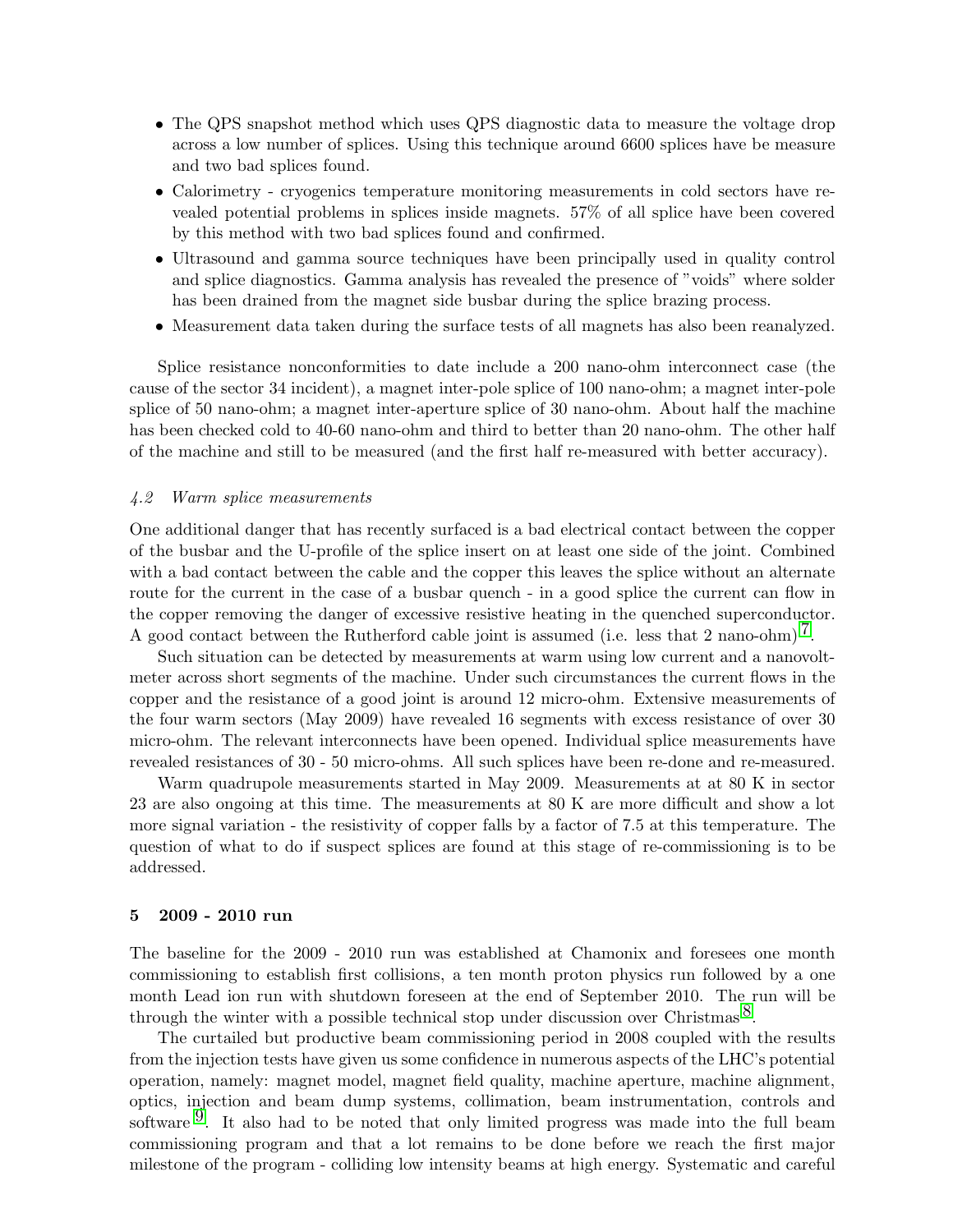progress will be essential if the potential dangers of even moderate intensity beams are to be dealt with properly. It is estimated that approximately four weeks will be required to establish first collisions given reasonable machine availability. These collisions will be with un-squeezed, low intensity beams.

Commissioning will continue thereafter for some weeks as the intensity is increased, the squeeze commissioned and the machine protection and other system commissioning is performed. This stage can be interleaved with pilot physics with a gradual increase in intensity, a lowering of  $\beta^*$  and a concomitant increase in the luminosity. Luminosity will remain modest during this phase.

## 5.1 Luminosity

The stated aim of the 2009-2010 run <sup>[8](#page-5-7)</sup> is to deliver a few hundred pb<sup>-1</sup> of good data to the general purpose detectors. Issues that should be considered in estimates of possible integrated luminosity are listed below.

- The total beam intensity achievable during this period will depend critically on the cleaning efficiency of collimation system and the to be established quench limits. Recent estimates  $10$  put the total current limits at 2e13 protons for intermediate collimator settings and, after some experience, 5e13 for tight collimator settings. Such limitations clearly impact the maximum achievable luminosity.
- At 5 TeV there is damage potential with even low beam intensities. The machine protection must be fully tested and qualified before any move to higher intensities.
- The number of bunches will be increased from 2 bunches on 2 bunches  $(2x2)$ , and increase through 43x43 (43-4-43-19), to 156x156 (156-4-16-72). The second set of figures representing the number of colliding bunches in Atlas, Alice, CMS and LHCb respectively. Up to 156 bunches there are no parasitic encounters either side of the experiments and the crossing angles can remain off.
- The bunch intensity can be increased from 5e9 to 11e10. Given a limit on the total intensity it is of interest to use the minimum number of bunches.
- Above 156 bunches per beam the crossing angle must be brought on. This is not necessarily cost free and consideration of related effects such as beam-beam, dynamic aperture, physical aperture must be made.
- Running below 7 TeV brings bigger beams and less physical aperture.
- $\beta^*$ : The limit at 5 TeV is 3 to 1 m in Atlas and CMS  $^{11}$ . Bringing the crossing angle on pushes the minimum  $\beta^*$  up. LHCb has the additional restraint of their spectrometer bump and consequently are limited to 4 to 2 m.
- Many machine operations issues such as injection, ramp, squeeze, beam lifetime, background optimization in physics have to be mastered.
- Machine availability will be critical; the problem space of the LHC is huge and low availability is a real possibility in the first months. Time must also be foreseen for continued beam commissioning, machine development, access etc.

It's clear that possibilities exist to optimize luminosity parameter space given the above limitations and experience.  $1 \times 10^{32}$  cm<sup>-2</sup> s<sup>-1</sup> would be an encouraging achievement and integrated luminosity of 200-300 pb<sup>-1</sup> of good data would appear a reasonable target  $12$ .